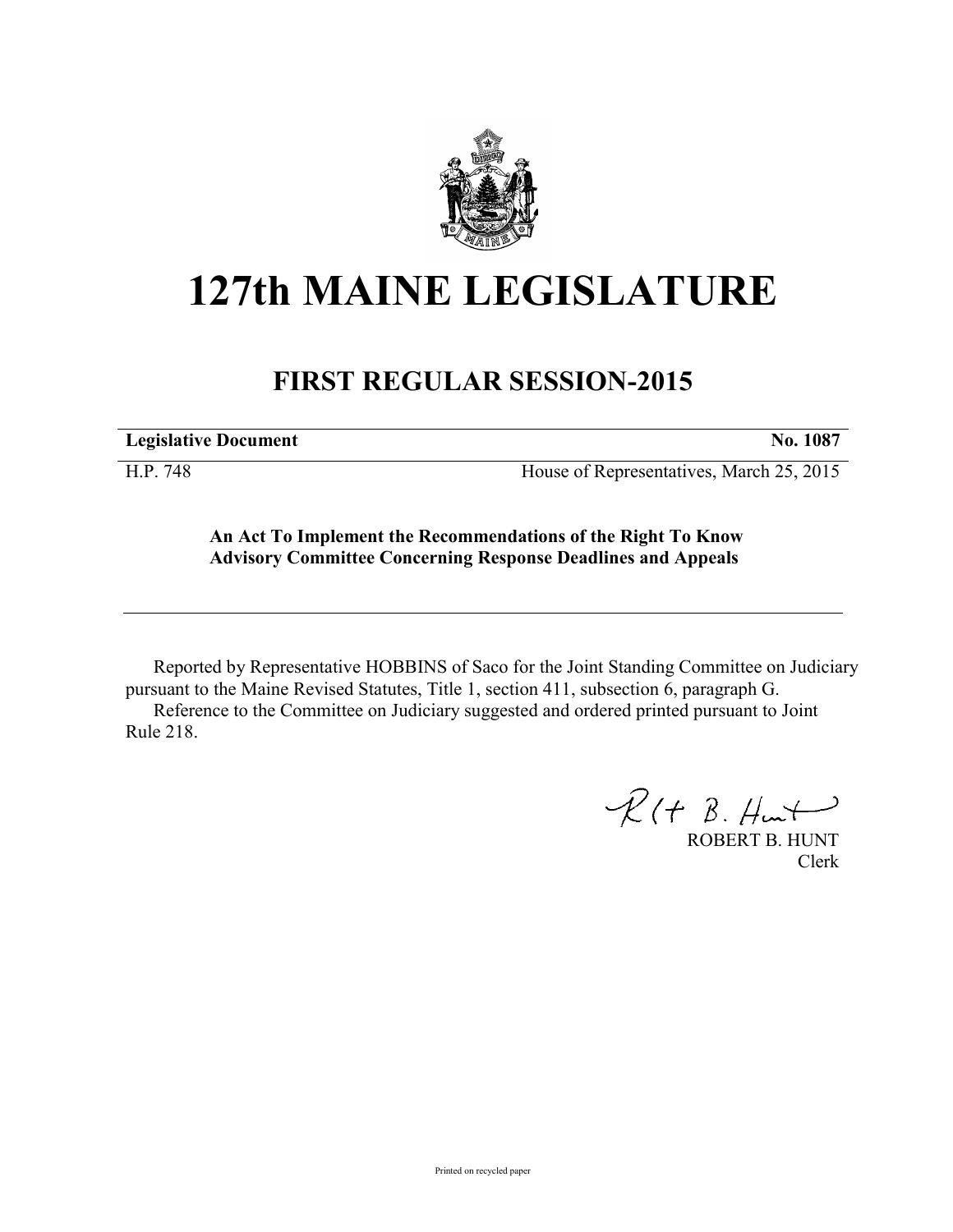## **Be it enacted by the People of the State of Maine as follows:**

 **Sec. 1. 1 MRSA §408-A, sub-§4,** as amended by PL 2013, c. 350, §2, is further amended to read:

 **4. Refusals; denials.** If a body or an agency or official having custody or control of any public record refuses permission to inspect or copy or abstract a public record, the body or agency or official shall provide written notice of the denial, stating the reason for 7 the denial <u>or the expectation that the request will be denied in full or in part following a</u> review, within 5 working days of the receipt of the request for inspection or copying. Failure to comply with this subsection is considered failure to allow inspection or copying and is subject to appeal as provided in section 409.

 **Sec. 2. 1 MRSA §409, sub-§1,** as repealed and replaced by PL 2013, c. 350, §3, is amended to read:

 **1. Records.** Any person aggrieved by a refusal or denial to inspect or copy a record or the failure to allow the inspection or copying of a record under section 408-A may appeal the refusal, denial or failure within 30 calendar days of the receipt of the written notice of refusal, denial or failure to any the Superior Court within the State for the county where the person resides or the agency has its principal office as a trial de novo. 18 The agency or official shall file an answer a statement of position explaining the basis for denial within 14 calendar days of service of the appeal. If a court, after a trial de novo 20 review, with taking of testimony and other evidence as determined necessary, determines<br>21 such refusal, denial or failure was not for just and proper cause, the court shall enter an such refusal, denial or failure was not for just and proper cause, the court shall enter an 22 order for disclosure. Appeals may be advanced on the docket and receive priority over other cases when the court determines that the interests of justice so require.

 **Sec. 3. 1 MRSA §413, sub-§1,** as enacted by PL 2011, c. 662, §8, is amended to read:

 **1. Designation; responsibility.** Each agency, county, municipality, school administrative unit and regional or other political subdivision shall designate an existing 28 employee as its public access officer to serve as the contact person for that agency,<br>29 county, municipality, school administrative unit and regional or other political county, municipality, school administrative unit and regional or other political subdivision with regard to requests for public records under this subchapter. The public access officer is responsible for ensuring that each public record request is acknowledged within a reasonable period of time 5 working days of receiving the request and that a good faith estimate of when the response to the request will be complete is provided according to section 408-A. The public access officer shall serve as a resource within the agency, county, municipality, school administrative unit and regional or other political subdivision concerning freedom of access questions and compliance.

**SUMMARY**

 This bill amends the Freedom of Access Act to make clear that an agency's or official's written notice of denial in response to a request to copy or inspect records may be a statement that the agency or official expects to deny the request in full or in part, but